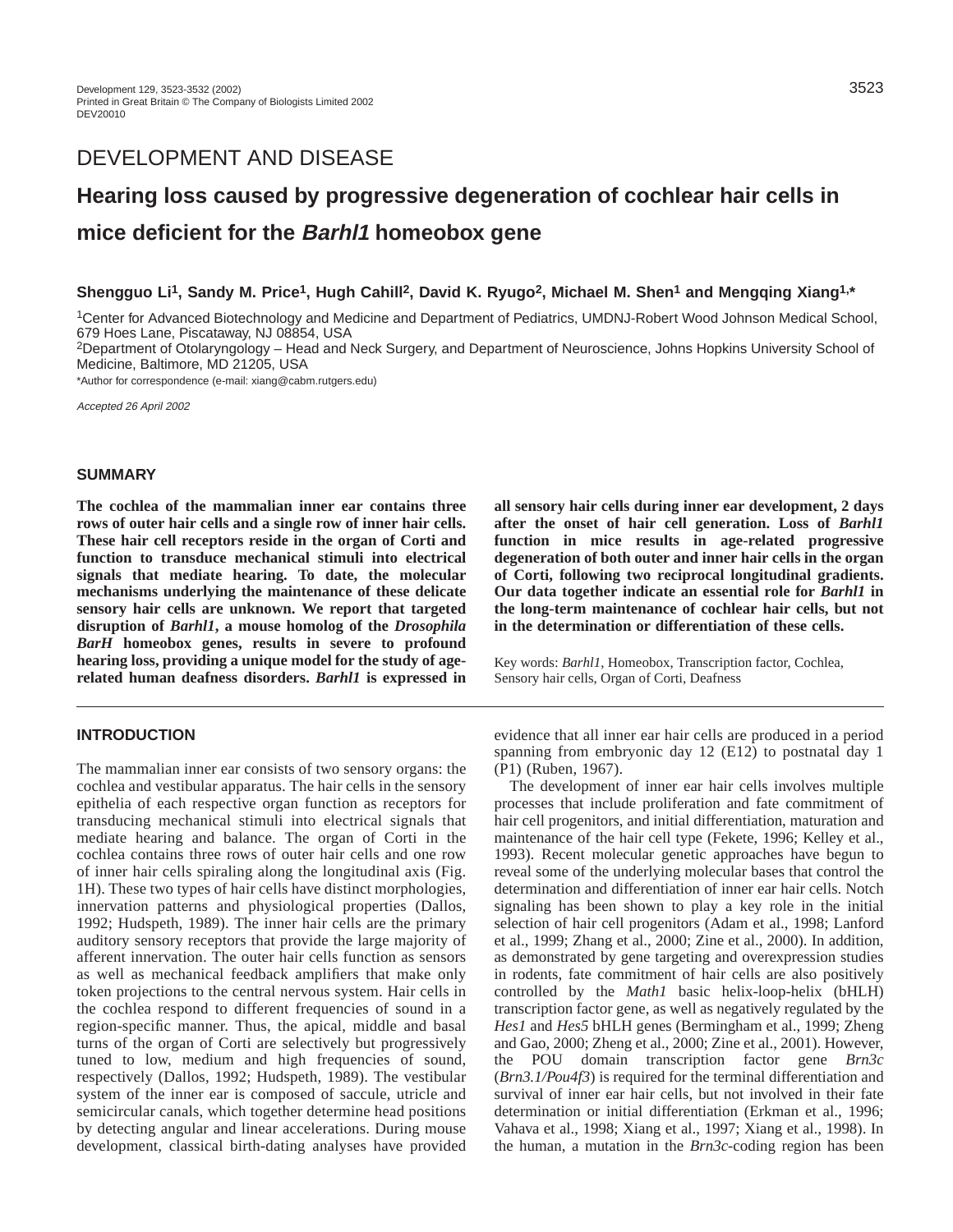#### 3524 S. Li and others

linked to autosomal dominant progressive hearing loss (Vahava et al., 1998).

Despite the rapid advances in our understanding of the molecular mechanisms governing early development of inner ear hair cells, relatively little is known about the molecular bases that maintain these delicate sensory cells. *Barhl1* is a mammalian homolog of the *Drosophila BarH1* and *BarH2* genes, which encode homeodomain proteins that are required for determination of external sensory organs and for normal eye morphogenesis (Higashijima et al., 1992a; Higashijima et al., 1992b; Kojima et al., 1991; Bulfone et al., 2000). In the developing central nervous system, *Barhl1* has been shown to be primarily expressed in migrating neurons that settle in specific domains within the diencephalon, rhombencephalon and spinal cord (Bulfone et al., 2000). In this study, we have analyzed the spatial and temporal expression patterns of *Barhl1* and investigated its role by gene targeting during development of the mouse inner ear. We found that in the inner ear, *Barhl1* was expressed in all hair cells, but more abundantly in the cochlear outer hair cells. Targeted deletion of *Barhl1* caused degeneration of cochlear hair cells that was progressive in space and time in the organ of Corti, resulting in severe to profound hearing loss. Our data indicate that *Barhl1* plays an essential role in the maintenance of cochlear hair cells, whereas it has no or little role in the specification and differentiation of these cells.

# **MATERIALS AND METHODS**

#### **Gene targeting**

A human EST clone (GenBank accession no. AI367090) was used to screen a mouse E14.5 embryo cDNA library (Stratagene) to obtain a *Barhl1* full-length cDNA. λ phage clones covering the entire *Barhl1* coding region were isolated by screening a 129Sv/J mouse genomic library (Stratagene) using the *Barhl1* cDNA as probe. To construct the targeting vector, a 3.8 kb *Bgl*II (artificial site)-*Kpn*I fragment was cloned into the *Bam*HI/*Kpn*I sites of *pPNTloxP* (Partanen et al., 1998; Tybulewicz et al., 1991) as the 3′ arm. The 5′ arm, a 3.7 kb *Hin*dIII-*Spe*I (artificial site) fragment, was inserted into the *pSDKlacZpA* plasmid (Shalaby et al., 1995), excised as a *Not*I/*Xho*I fragment, and cloned into the *Not*I/*Xho*I sites of *pPNTloxP* containing the 3′ arm. The linearized construct was electroporated into AB2.2 ES cells. All ES cell culture, transfection and screening were performed according to the manufacturer's protocol (Mouse  $\text{Ki}^{\text{TM}}$ , Stratagene). Targeted ES cell clones were identified by the presence of both a 7.8 kb wild-type band and a 4.5 kb disrupted band on *Sac*I-digested southern blot using a 3′ diagnostic probe. These clones were injected into blastocysts to derive chimeric mice, which were bred with C57BL/6J mice to produce heterozygotes.

### **Auditory brainstem responses**

Free field auditory brainstem responses were recorded from *Barhl1*<sup>+/+</sup>, *Barhl1<sup>+/–</sup>* and *Barhl1<sup>-/–</sup>* mice in a double-walled, sound-isolation booth (Industrial Acoustics, Baltimore, MD). Acoustic stimuli and presentation were as follows. Broadband and pure tone stimuli were presented at a rate of 10 per second. These stimuli had a 5 mseconds duration with a 1 mseconds rise/fall time. Electrical activity was recorded for 20 ms after the stimulus presentation and 500 responses were averaged. Tone stimuli consisted of 4 kHz, 8 kHz, 16 kHz and 32 kHz pips. Clicks were produced by 2 V pulses of alternating polarity having 100 µseconds duration. Stimulus levels were varied randomly. All auditory stimuli were calibrated against a constant voltage delivered to the speaker and recorded with a free field

microphone (Bruel & Kjær, Norcross, GA). ABR stimuli were created with Tucker-Davis Technologies Real-Time Processor Visual Design Studio. The evoked potential was digitized with Tucker-Davis Technologies Real-Time Processors and thresholds were calculated with Matlab v.6.0 Release 12. Threshold responses were defined as the sound pressure level in which the peak amplitude of the evoked response (latency, 2.5-7.5 mseconds) was greater than two standard deviations above the averaged background activity prior to stimulus onset (15-20 mseconds). Threshold differences between mouse groups were statistically determined by ANOVA (StatView v5).

#### **In situ hybridization and histochemistry**

RNA in situ hybridization was performed as described (Sciavolino et al., 1997) using digoxigenin-labeled riboprobes prepared following the manufacturer's protocol (Roche Diagnostics). X-gal staining for β-galactosidase activity was conducted as previously described (Ben-Arie et al., 2000). All labeled sections were counterstained with Fast Red. Whole-mount organs of Corti were labeled with rhodamineconjugated phalloidin following the manufacturer's protocol (Molecular Probes).

#### **Semi-thin sections and scanning electron microscopy**

Semi-thin sections of inner ears for light microscopy were prepared and stained with Toluidine Blue as described (Xiang et al., 1997). Scanning electron microscopy of the organs of Corti was carried out as described (O'Malley et al., 1995).

### **RESULTS**

# **Patterns of Barhl1 expression in the developing and adult inner ear**

To isolate *BarH*-like genes that may be important for mammalian inner ear development, we identified a human EST clone from the dbEST database that shared significant homology with the *Drosophila BarH1* and *BarH2* in the homeodomain. Subsequent screening of a mouse E14.5 embryo cDNA library using the EST as a probe identified a *BarH*-like gene, designated *Barhl1* in a previous report (Bulfone et al., 2000). In the developing inner ear, we first detected *Barhl1* transcripts by RNA in situ hybridization at E14.5 in hair cells of both the cochlea and vestibular system (Fig. 1A). The expression of *Barhl1* remained strong in hair cells of the organ of Corti at late embryonic and postnatal stages (Fig. 1B,C). As the earliest cochlear hair cells are produced by E12 (Ruben, 1967), the late onset of *Barhl1* expression suggests a role for *Barhl1* in the differentiation and/or survival of inner ear hair cells.

To investigate in vivo the role of *Barhl1* during inner ear development, we generated a targeted *Barhl1* deletion in mice, by replacing the *Barhl1*-coding region with the *lacZ* reporter gene (Fig. 1I-K). The absence of an in situ hybridization signal for *Barhl1* in the inner ear of homozygous mutant mice confirmed that the mutation is a null allele (data not shown). In embryonic and postnatal mice heterozygous for the *Barhl1* deletion, *lacZ* expression was detected in hair cells of the organ of Corti as well as the vestibular apparatus, faithfully recapitulating the endogenous *Barhl1* expression pattern (Fig. 1D-G). In adult mice heterozygous or homozygous for the deletion, we observed continued *lacZ* expression in these hair cells (Fig. 3H,L,P and data not shown), suggesting that *Barhl1* expression is persistent in the adult inner ear. Interestingly, as visualized by β-galactosidase staining, *Barhl1* was highly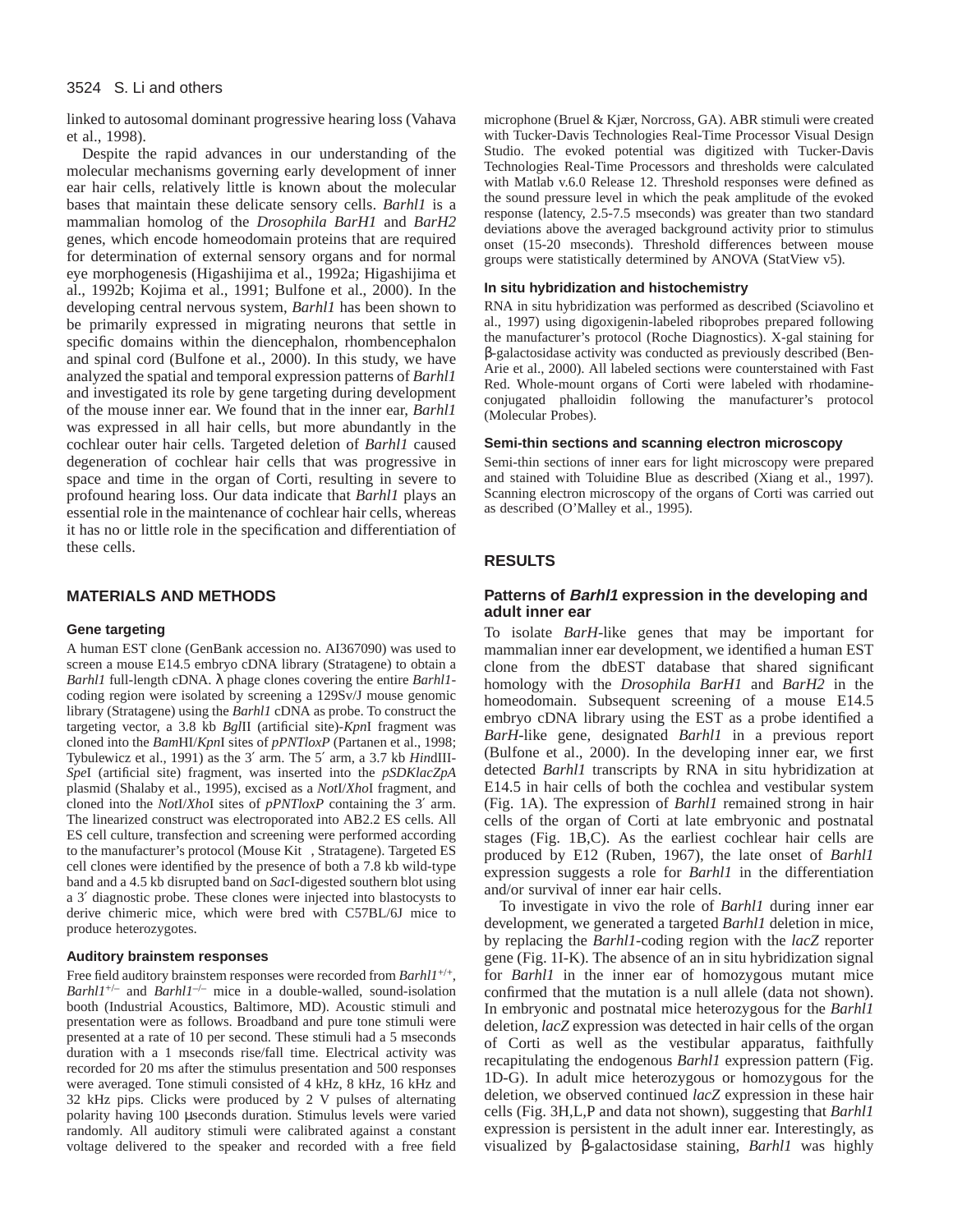**Fig. 1.** Expression of *Barhl1* in the developing inner ear and targeted disruption of the *Barhl1* locus. (A-C) RNA in situ hybridization analysis of coronal ear sections shows signals in the utricular maculae, cristae of semicircular canals and cochlear hair cells (arrows). (D,E) β-galactosidase staining (counterstained with Fast Red) of *Barhl1*+/– inner ear sections labels cochlear outer and inner hair cells, and saccular hair cells. (F,G) β-galactosidase staining of *Barhl1*+/– whole-mount organs of Corti and cristae at P5: note the much more intense signals in cochlear outer hair cells compared with inner hair cells and hair cells of the crista. (H) Schematic of the inner ear, indicating the expression levels of *Barhl1* in the cochlea and vestibule. (I) Homologous recombination between the wild-type allele and the targeting vector results in the replacement of *Barhl1*-coding exons (black boxes) with the *lacZ* marker DNA and a *PGK-Neo* cassette flanked by two *loxp* sites (hatched boxes). E, *Eco*RI; H, *Hin*dIII; K, *Kpn*I; S, *Sal*I; ScI, *Sac*I; ScII, *Sac*II; Xb, *Xba*I; Xh, *Xho*I. (J) Southern blot analysis of SacI-digested DNA from wild-type, heterozygous and homozygous mutant mice. The 3′ probe identifies *Sac*I fragments of 7.8 kb (wildtype allele) and 4.5 kb (targeted allele). (K) PCR analysis of DNA from wild-type, heterozygous and homozygous mutant mice. The wild-type and targeted alleles yield a product of 350 bp and 730 bp (derived from *lacZ*), respectively. AVC, anterior vertical canal; Co, cochlea; Cr, crista; HC, horizontal canal; IHC, inner hair cell; OHC, outer hair cell; PVC, posterior vertical canal; S, saccule; U, utricule. Scale bars: 50 µm.

expressed in the cochlear outer hair cells but exhibited a much weaker expression level in the cochlear inner hair cells and vestibular hair cells (Fig. 1F-H).

# **Progressive hearing loss in Barhl1 null mice**

*Barhl1<sup>-/-</sup>* mice were born at the expected Mendelian ratio in crosses between *Barhl1*+/– animals, and resembled wild-type and heterozygous littermates in viability, growth rate, fertility and gait. However, *Barhl1*-null mutants exhibited reduced startle reflexes as early as 2 weeks of age, indicating a deficit in the auditory system, yet their

vestibular function appeared to be normal. These mice lacked any phenotypes indicative of a vestibular dysfunction, such as circling, hyperactivity and head tossing. They were also indistinguishable from their wild-type and heterozygous littermates in their ability to right themselves when laid on their backs, or in their effectiveness in swimming when placed in a tub of water.

To quantitatively assess hearing loss in *Barhl1* null mutants, we measured evoked auditory brainstem responses (ABRs) in 1-, 3- and 10-month-old *Barhl1*–/– and control mice (Fig. 2; Table 1). As shown in Fig. 2A, *Barhl1*+/+ mice showed ABR potentials consistent in sensitivity, form and latency with many strains of mice with normal hearing (Zheng et al., 1999). No significant difference was observed between *Barhl1*+/+ and *Barhl1*+/– mice in ABR thresholds (Fig. 2B,C). By contrast, *Barhl1<sup>-/-</sup>* mice had elevated thresholds at all frequencies tested (Fig. 2C and data not shown), and some mice did not respond



to any auditory stimuli. The number of *Barhl1*–/– mice that did not respond to broadband clicks showed a marked increase with age (three out of 10 at 3 months but seven out of 10 at 10 months; Table 1), indicating that hearing loss in *Barhl1<sup>-/-</sup>* mice was progressive. When *Barhl1*–/– mice responded to sound, there were threshold shifts ranging from 20-55 dB SPL, depending on the auditory stimulus and age (Fig. 2B,C). The threshold values of *Barhl1*+/+ and *Barhl1*+/– mice were significantly lower than those of the responding null mutants (*P*<0.02). Interestingly, at one month of age, we found that eight out of 10 *Barhl1<sup>-/-</sup>* mice did not respond to the 4 kHz stimulus, whereas nearly all responded to 8, 16 and 32 kHz stimuli, albeit with higher thresholds (Table 1). Thus, young *Barhl1*–/– mice exhibited a preferential loss of low-frequency hearing. Consistent with progressive hearing loss, up to half of the null mice also lost responsiveness to higher frequency stimuli by 3 months of age (Table 1).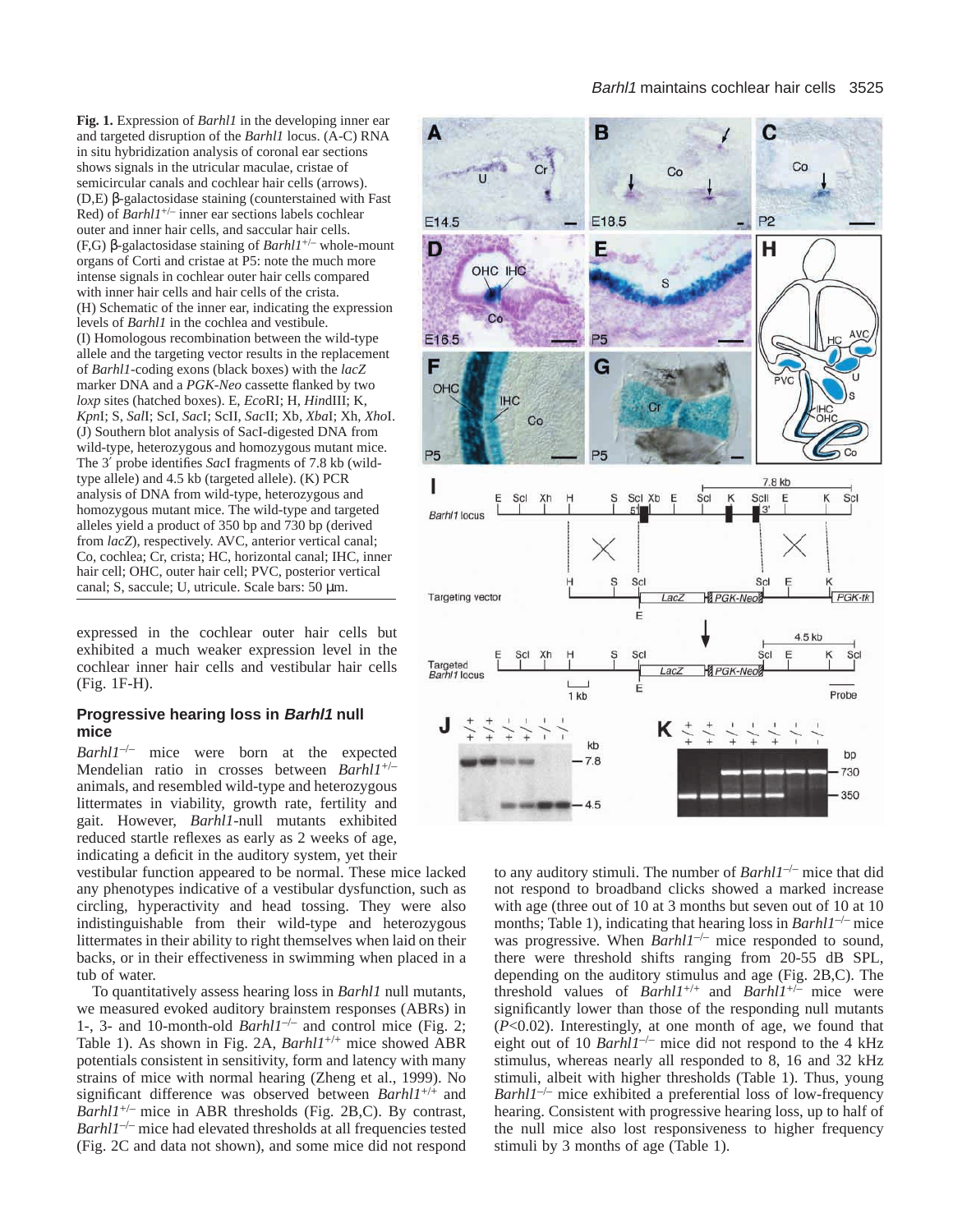

# **Gradient degeneration of cochlear outer hair cells in Barhl1 null mice**

To understand the mechanisms underlying the severe deafness phenotype of *Barhl1*–/– mice, we first investigated whether *Barhl1* played a role in the specification of inner ear hair cells. We examined by immunostaining or in situ hybridization the expression patterns of several hair cell markers, including *Math1* (*Atoh1* – Mouse Genome Informatics) (Bermingham et al., 1999), *Brn3c* (*Pou4f3* – Mouse Genome Informatics)

**A** <sup>5</sup><br> **A** <sup>5</sup><br> **A** <sup>5</sup><br> **A** <sup>5</sup><br> **A** <sup>5</sup><br> **A** <sup>5</sup><br> **A** <sup>5</sup><br> **A Extra Extra auditory brainstem responses (ABRs) in** *Barhl1***-<br>
mull mice. (A) Representative ABR evoked by 50 dB SPL click** null mice. (A) Representative ABR evoked by 50 dB SPL click stimuli is illustrated for *Barhl1*+/+ (black line) and *Barhl1*–/– (red line) mice. The sensitivity, latency and waveform of the ABR response were essentially identical for *Barhl1*+/+ and *Barhl1*+/– mice. The auditory stimulus was presented at 0 mseconds. All *Barhl1<sup>-/</sup>* mice either had elevated thresholds or were unresponsive to sound. (B) Mean ( $\pm$ s.d.) click ABR thresholds are shown for *Barhl1<sup>+/-</sup> Barhl1<sup>+/-</sup>* and responsive *Barhl1<sup>-/-</sup>* mice at different ages. (C) Mean (±s.d.) ABR thresholds at different frequencies are shown for *Barhl1*+/+, *Barhl1*+/– and responsive *Barhl1*–/– mice at 3 months of age. Because *Barhl1*–/– mice did not always respond to even the loudest of the auditory stimuli presented (>70 dB at 4 kHz and >95 dB SPL for all other stimuli; Table 1), thresholds were calculated only for mice with ABR responses (clicks: *n*=10 out of 10 at one month, seven out 10 at 3 months, and three out of 10 at 10 months; 4 kHz: *n*=2 out of 10; 8 kHz: *n*=7 out of 10; 16 kHz: *n*=5 out of 10; and 32 kHz: *n*=5 out of 10). Every *Barhl1*+/+ and *Barhl1*+/– mouse exhibited responses to acoustic stimulation.

> (Erkman et al., 1996; Xiang et al., 1997; Xiang et al., 1998), and myosin VI and myosin VIIa (Avraham et al., 1995; Xiang et al., 1998) in the *Barhl1*–/– inner ear at P0-P6. All these markers were found to be expressed at a similar level in cochlear and vestibular hair cells of *Barhl1*+/+, *Barhl1*+/– and *Barhl1<sup>-/–</sup>* mice (Fig. 3A-D and data not shown). Thus, all inner ear hair cells appeared to form and at least partially differentiate in the absence of *Barhl1*, in agreement with its late onset of inner ear expression (Fig. 1), indicating little role, if any, for *Barhl1* in the initial generation of hair cells.

> We next followed the fate of cochlear hair cells in *Barhl1*–/– and control *Barhl1*+/– mice by staining whole-mount organs of Corti with X-gal and with phalloidin, a toxin that binds to the actin-rich stereocilia bundles of hair cells. From P0 to P5, no obvious abnormalities were observed in cochlear hair cells of the null mice. At P6 in the mutant, however, the outer hair cells in the apical turn of the organ of Corti started to show overt misalignment and disorganization (Fig. 3E,F). This phenomenon spread into the middle turn by P16-P19, when many of the outer hair cells from the apical and middle turns degenerate in the mutant (Fig. 3G,K; Fig. 4A-C,E-G). By about two months of age, only some residual outer hair cells remained in the apical and middle turns in the mutant, whereas the basal turn of the organ of Corti was still largely intact, except for the loss of occasional outer hair cells (Fig. 3H,L,P; Fig. 4I-L). This apical-to-basal progression of outer hair cell degeneration correlates with the observation that *Barhl1*–/–

**Table 1. Percent of** *Barhl1+/+, Barhl1+/–* **and** *Barhl1–/–* **mice that displayed any evoked auditory brainstem responses (ABRs)**

| Age       | Genotype        | Click $(\% )$ | 4 kHz (%)  | $8$ kHz $(\%)$ | $16$ kHz $(\% )$ | 32 kHz (%) |
|-----------|-----------------|---------------|------------|----------------|------------------|------------|
| l month   | $Barhll^{+/+}$  | $100(n=6)$    | $100(n=6)$ | $100(n=6)$     | $100(n=6)$       | $100(n=6)$ |
|           | $Barhll^{+\/-}$ | $100(n=5)$    | $100(n=5)$ | $100(n=5)$     | $100(n=5)$       | $100(n=5)$ |
|           | $Barh1^{-/-}$   | $100(n=10)$   | $20(n=10)$ | $90(n=10)$     | $100(n=10)$      | $90(n=10)$ |
| 3 months  | $Barhll^{+/+}$  | $100(n=8)$    | $100(n=8)$ | $100(n=7)$     | $100(n=7)$       | $100(n=7)$ |
|           | $Barhll^{+\/-}$ | $100(n=8)$    | $100(n=8)$ | $100(n=7)$     | $100(n=8)$       | $100(n=8)$ |
|           | $Barh1^{-/-}$   | $70(n=10)$    | $20(n=10)$ | $70(n=10)$     | 50 $(n=10)$      | $50(n=10)$ |
| 10 months | $Barh11^{+/+}$  | $100(n=9)$    | <b>NA</b>  | <b>NA</b>      | <b>NA</b>        | NA         |
|           | $Barhll^{+\/-}$ | $100(n=10)$   | <b>NA</b>  | <b>NA</b>      | <b>NA</b>        | <b>NA</b>  |
|           | $Barh1^{-/-}$   | $30(n=10)$    | NA         | NA             | NA               | NA         |

NA, not analyzed.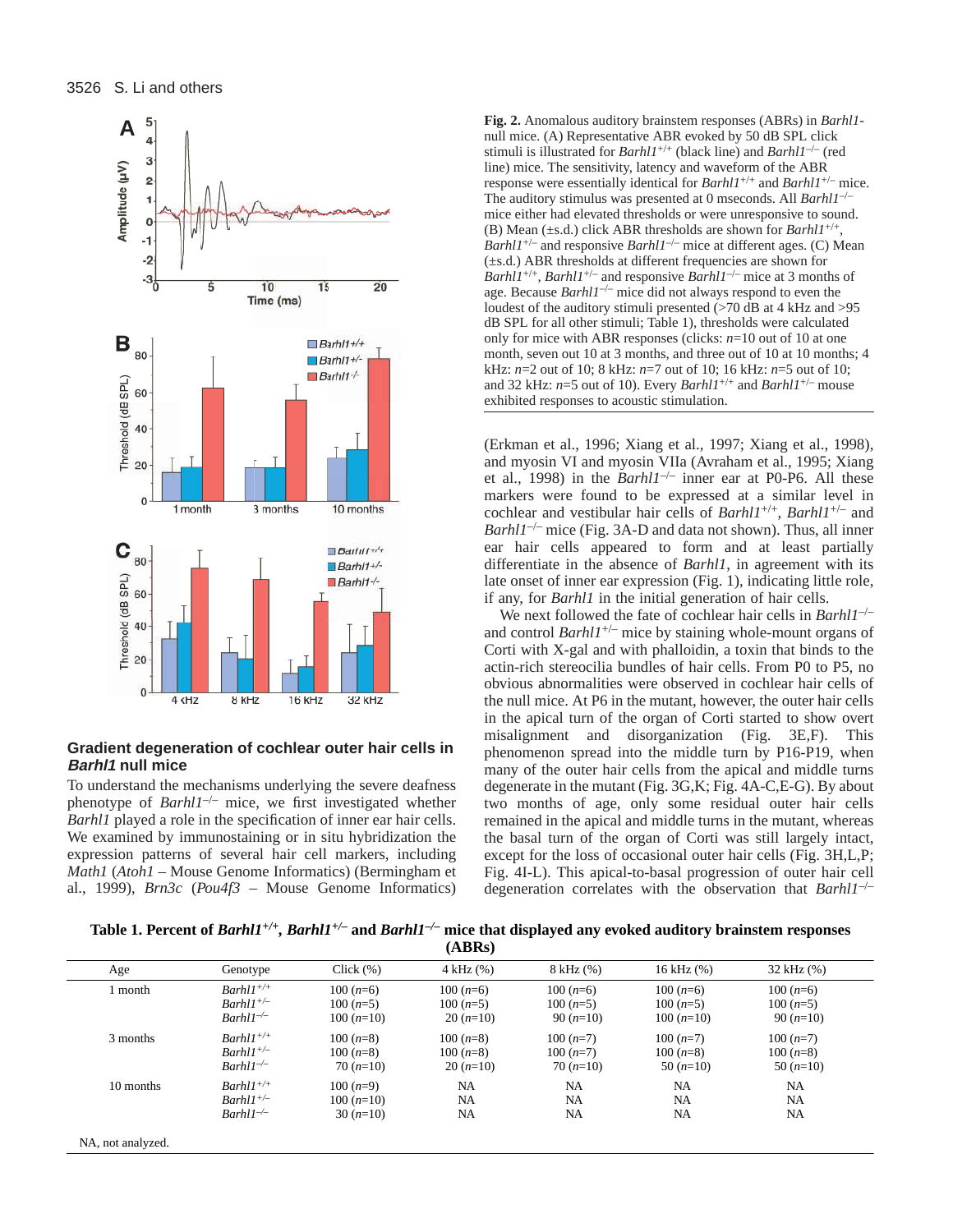#### Barhl1 maintains cochlear hair cells 3527



**Fig. 3.** Generation and progressive degeneration of hair cells in the organ of Corti of *Barhl1*-null mice. (A,B) RNA in situ hybridization analysis of coronal ear sections shows similar levels of *Math1* expression in cochlear hair cells (arrows) between *Barhl1*+/+ and *Barhl1*–/– mice at P0. (C,D) Similar levels of myosin VIIa immunoreactivity are seen in cochlear hair cells between *Barhl1*+/– and *Barhl1*–/– mice at P6. (E-P) β-galactosidase staining of *Barhl1*+/– and *Barhl1*–/– whole-mount organs of Corti: note the disorganization of outer hair cells (OHC) in the apex of the mutant at P6  $(F)$ , followed by the loss of many of these cells from the apical and middle turns by P19  $(G,K)$  and the degeneration of the majority of these cells by P59 (H,L). The outer hair cells in the basal turn, however, show no obvious degeneration by P59 in the mutant (M-P). Similarly, the inner hair cells (IHC) remain normal up to P59 (E-P). Scale bar in P: 100 µm in A,B; 25 µm in C,D; 18.75 µm in E-P.

mice display preferential low-frequency hearing loss at early ages (Table 1). In spite of the progressive loss of outer hair cells, no obvious loss of cochlear inner hair cells and vestibular hair cells was observed in the null mice by two months of age (Fig. 3E-P; Figs 4, 5). Therefore, the absence of *Barhl1* does not appear to affect the initial production and differentiation of inner ear hair cells, instead, it can cause progressive degeneration of cochlear outer hair cells, following an apicalto-basal gradient.

To analyze cytoarchitectural defects in the cochlea of *Barhl1*–/– mice, we examined the organs of Corti of *Barhl1*–/– and control mice by scanning electron microscopy (SEM) and their semi-thin cross sections by light microscopy (LM). In 2- 4 months old *Barhl1*+/+ and *Barhl1*+/– mice, three rows of outer hair cells and one row of inner hair cells are orderly arrayed in the entire organ of Corti (Fig. 5A,E). In the null mutant, however, only a few stereocilia bundles of outer hair cells could be observed in the apical and middle turns of the organ of Corti (Fig. 5B,C). Although these residual bundles were totally disorganized in the apical turn, some showed the intact V-shape in the middle turn (Fig. 5B,C). As *Barhl1* expression is restricted to hair cells in the inner ear, the loss of outer hair cells appeared to cause a secondary degeneration of Deiters' cells, which are normally located underneath the outer hair cells (Fig. 5E-H). During degeneration, many of the Deiters'

cells shrink into an outer pillar cell-like morphology with their nuclei lowered to just slightly above the basilar membrane (Fig. 5F,G). Other supporting cells in the organ of Corti, including the outer and inner pillar cells that line the tunnel of Corti, did not appear to be affected in the mutant (Fig. 5E-H). At the age of 2-4 months, SEM and LM analyses confirmed that all inner hair cells in the *Barhl1*–/– organ of Corti were still morphologically intact and outer hair cells in the basal turn were essentially normal (Fig. 5A-H). Similarly, hair cells remained normal in the maculae of saccule and utricle and ampullae of semicircular canals in the vestibular system of *Barhl1<sup>-/-</sup>* mice (Fig. 5I,J and data not shown), consistent with the absence of a vestibular phenotype in the mutants.

# **Gradient degeneration of cochlear inner hair cells in Barhl1 null mice**

While the gradual loss of cochlear outer hair cells can partly explain the elevated ABR thresholds in  $Barh11^{-/-}$  mice (Fig. 2), it fails to explain the profound deafness in some of the null mice (Table 1). As cochlear inner hair cells are the primary auditory sensors and they express *Barhl1* (Fig. 1), we investigated in older animals whether the absence of *Barhl1* also resulted in degeneration of inner hair cells. In *Barhl1*–/– mice at the age of 6 months, phalloidin labeling of wholemount organs of Corti revealed a near complete loss of outer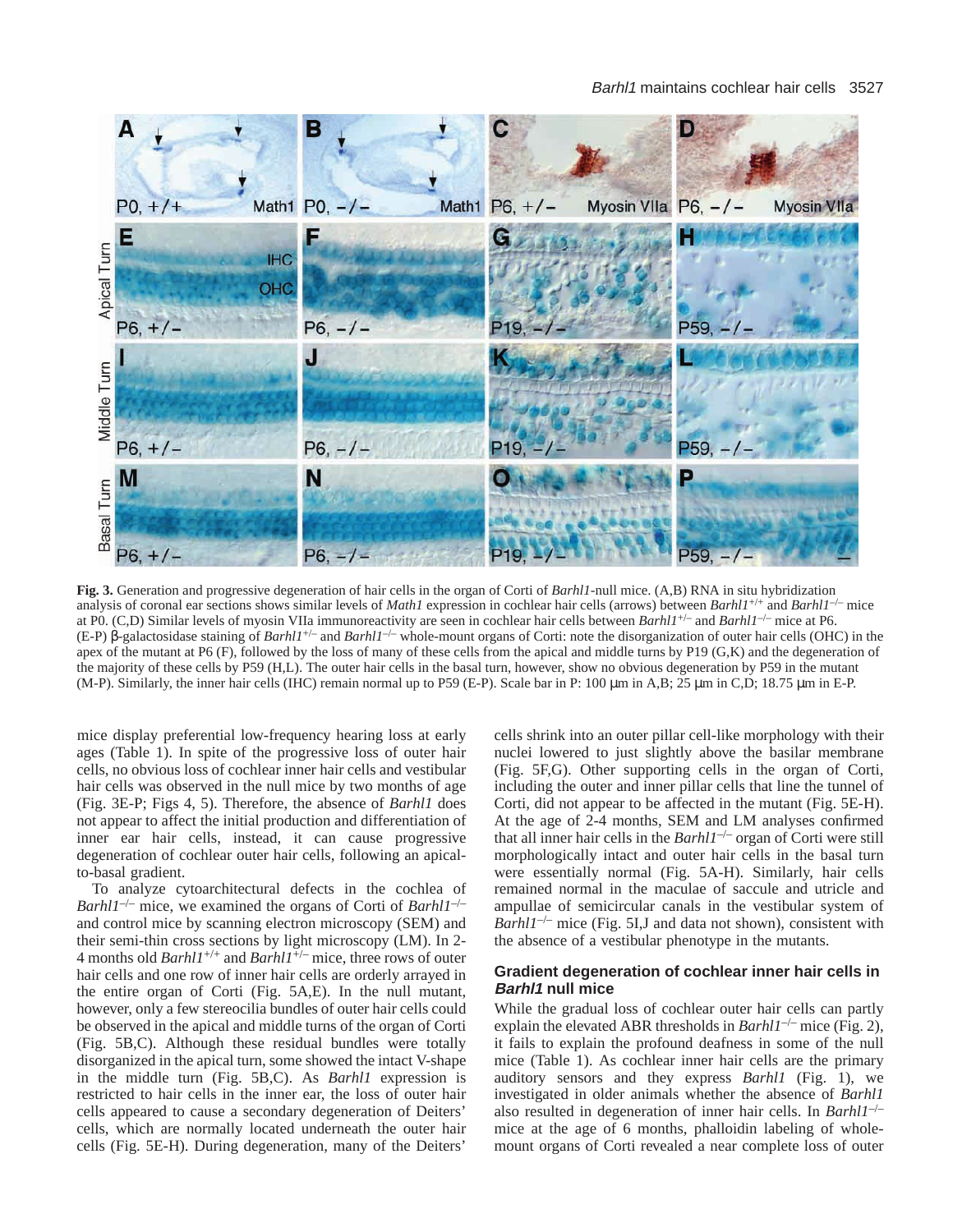## 3528 S. Li and others

**Fig. 4.** Progressive loss of outer hair cells in the organ of Corti of *Barhl1* null mice. (A-L**)** Labeling of *Barhl1*+/– and *Barhl1*–/– whole-mount organs of Corti with rhodamineconjugated phalloidin. Compared to the heterozygote (A-C), many outer hair cells degenerate in the apical and middle turns by P19 (E-G) and only a few residual outer hair cells (arrows) remain by P63 (I-K) in the mutant. By contrast, the basal turn of the mutant is essentially normal except for occasional missing outer hair cells (arrowheads) by P63 (D,H,L). Background staining in mutants presumably results from degenerating and degenerated supporting cells (E-G,I-K). Scale bars: 18.75 µm.



hair cells in the apical and middle turns, but similar to those at early ages (Figs 3, 4, 5), inner hair cells as well as most of the basal outer hair cells still remained (data not shown). By contrast, at 10 months of age, inner hair cells in the basal turn of the mutant organ of Corti were completely absent (Fig. 6E,F) and many of them in the middle turn were missing (Fig. 6C,D), even though the apical turn still retained most of the inner hair cells (Fig. 6A,B). Thus, inner hair cells in the mutant organ of Corti also display progressive degeneration, albeit a delayed one relative to that of outer hair cells. Notably, the loss of inner hair cells follows a basal to apical gradient, which is opposite to that of outer hair cells. The progressive degeneration of outer hair cells in the null cochlea appeared to be complete by 10 months of age, as these cells in the entire organ of Corti, including the most persistent ones in the basal turn all disappeared (Fig. 6). Therefore, the extensive loss of both outer and inner hair cells in the cochlea well correlates with our observation that all *Barhl1*-null mice become profoundly or severely deaf by 10 months of age (Fig. 2B; Table 1).

# **DISCUSSION**

We show in this report that *Barhl1* is expressed in all sensory hair cells during inner ear development, beginning at E14.5 when many hair cells are already generated. Targeted *Barhl1* disruption causes severe to profound hearing loss as a result of a gradual degeneration of both outer and inner hair cells in the cochlea, but does not affect the initial production or differentiation of inner ear hair cells. Interestingly, the loss of outer and inner hair cells are progressive with aging, following

two opposite longitudinal gradients in the mutant organ of Corti (Fig. 7). Together, our data suggest that *Barhl1* is specifically required for the maintenance and perhaps terminal differentiation of cochlear hair cells, but is not involved in their fate commitment or initial differentiation.

# **Hearing loss and gradient degeneration of cochlear hair cells in Barhl1 null mice**

Our time course analyses of the organ of Corti in *Barhl1*–/– mice revealed an apical-to-basal gradient of outer hair cell degeneration, as well as a basal-to-apical gradient of inner hair cell degeneration (Fig. 7). These pathological changes provide the cellular bases for the observed elevation of ABR thresholds or complete lack of ABR responses in the null mice. A simple prediction can be made that all null mice will eventually become completely deaf when aged mice lose all their cochlear hair cells. At approximately 3 months of age, we found that three out of 10  $Barh11^{-/-}$  mice did not respond to any auditory stimuli, but our SEM analyses revealed that in the mutant organ of Corti all inner hair cells as well as outer hair cells in the base were still morphologically intact (Fig. 5A-D). There are at least two possible explanations for this observation. First, prior to any obvious morphological degeneration, cochlear hair cells in the null mutant may have undergone molecular and physiological changes that render them malfunctional. This is a likely scenario as other changes do occur before visible degeneration takes place in mutant hair cells. For example, cochlear outer hair cells in the mutant were found to undergo disorganization first (Fig. 3E,F). Second, *Barhl1* may play a role in the terminal differentiation of cochlear hair cells. In the null mice, these cells may look normal morphologically but may not be completely mature to be fully functional.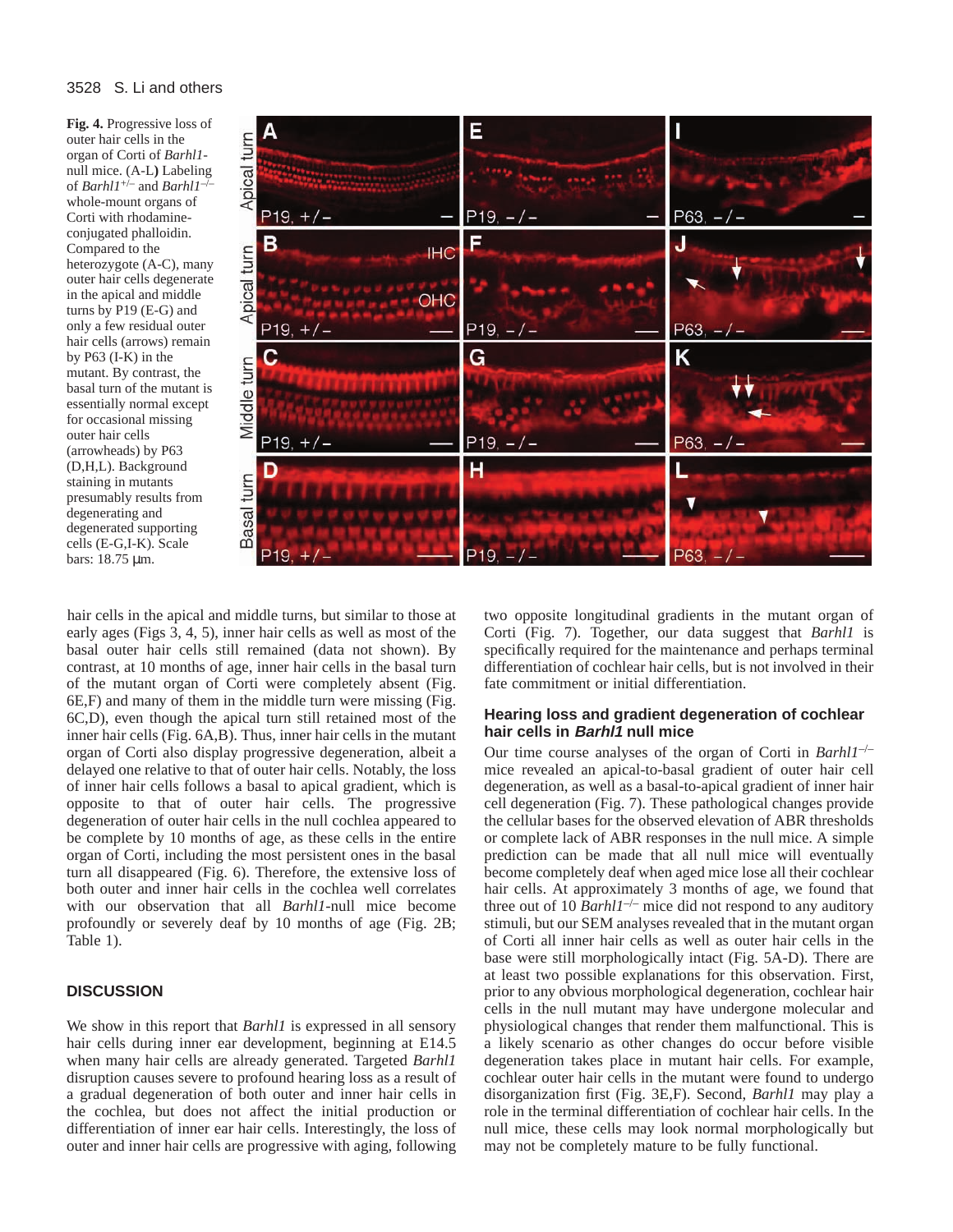# Barhl1 maintains cochlear hair cells 3529



**Fig. 5.** Cytoarchitectural abnormalities in the organ of Corti of *Barhl1*-null mice. (A-D) Scanning electron micrographs of the organs of Corti from 3.5-month-old *Barhl1*+/+ and *Barhl1*–/– mice. In the apical and middle turns, in contrast to the three rows of organized outer hair cells in the wild type (A), only a few residual outer hair cells remain with disorganized or V-shaped stereocilia in the mutant (B,C, arrows). The outer hair cells in the basal turn and all inner hair cells in the mutant organ of Corti appear to be normal (A-D). (E-J**)** Light micrographs of semi-thin transverse sections of inner ear sensory epithelia in P66 *Barhl1*+/– and *Barhl1*–/– mice. Although the cellular structure of the mutant organ of Corti at the basal turn is similar to the control (E,H), most of the outer hair cells in the apical and middle turns are missing and many Deiters' cells become lost or irregular in morphology (F,G). The maculae of the utricle are similar between the mutant and control (I,J). DC, Deiters' cell; IHC, inner hair cell; IP, inner pillar cell; OHC, outer hair cell; OP, outer pillar cell. Scale bars: 10 µm in A-D; 25 µm in E-J.

Although all inner ear hair cells are mechanoreceptors, different hair cell types in the inner ear have different functions with distinct morphologies, cellular structures, innervation



**Fig. 6.** Region-specific loss of inner hair cells in the organ of Corti of 10-month-old *Barhl1*-null mice. Whole-mount organs of Corti from *Barhl1<sup>+/–</sup>* (A,C,E) and *Barhl1<sup>-/–</sup>* (B,D,F) mice were labeled with rhodamine-conjugated phalloidin. Compared with the heterozygote, no inner hair cells are present within the basal turn of the null mutant (E,F), many of them are missing from the middle turn (C,D), but the large majority of them still remain in the apical turn (A,B). The outer hair cells, however, appear to be entirely missing from the mutant organ of Corti (B,D,F). The arrow points to cell debris presumably resulting from degenerated supporting cells (F). AT, apical turn; BT, basal turn; IHC, inner hair cell; MT, middle turn; OHC, outer hair cell. Scale bar: 18.75 µm.

patterns and physiological properties. For example, the cochlear hair cells are auditory sensors while the vestibular hair cells mediate balance by detecting head movement and position. Moreover, the cochlear and vestibular hair cells are further divided into different subtypes with distinct functions. In the cochlea, the inner hair cells are sensory receptors that provide the principal afferent innervation, while the outer hair cells function as both sensors and mechanical feedback amplifiers (Dallos, 1992; Hudspeth, 1989). There is evidence to suggest that the differentiation and maintenance of inner and outer hair cells are differentially regulated. For example, the Bronx Waltzer mice and Beethoven homozygous mutants exhibit a preferential loss of inner hair cells (Whitlon et al., 1996; Vreugde et al., 2002). In *Barhl1*–/– mice, we found that the onset of degeneration of cochlear inner hair cells was delayed for more than half a year relative to that of the outer hair cells, further lending support for the notion that inner and outer hair cells are differentially maintained. In fact, these two hair cell types appear to require different levels of *Barhl1* for their maintenance as a significantly higher level of *Barhl1* expression is seen in the outer hair cells (Fig. 1).

In the cochlea, hair cells also display region specificity and frequency selectivity. Along the longitudinal axis of the organ of Corti, ciliary bundles of hair cells display a gradation in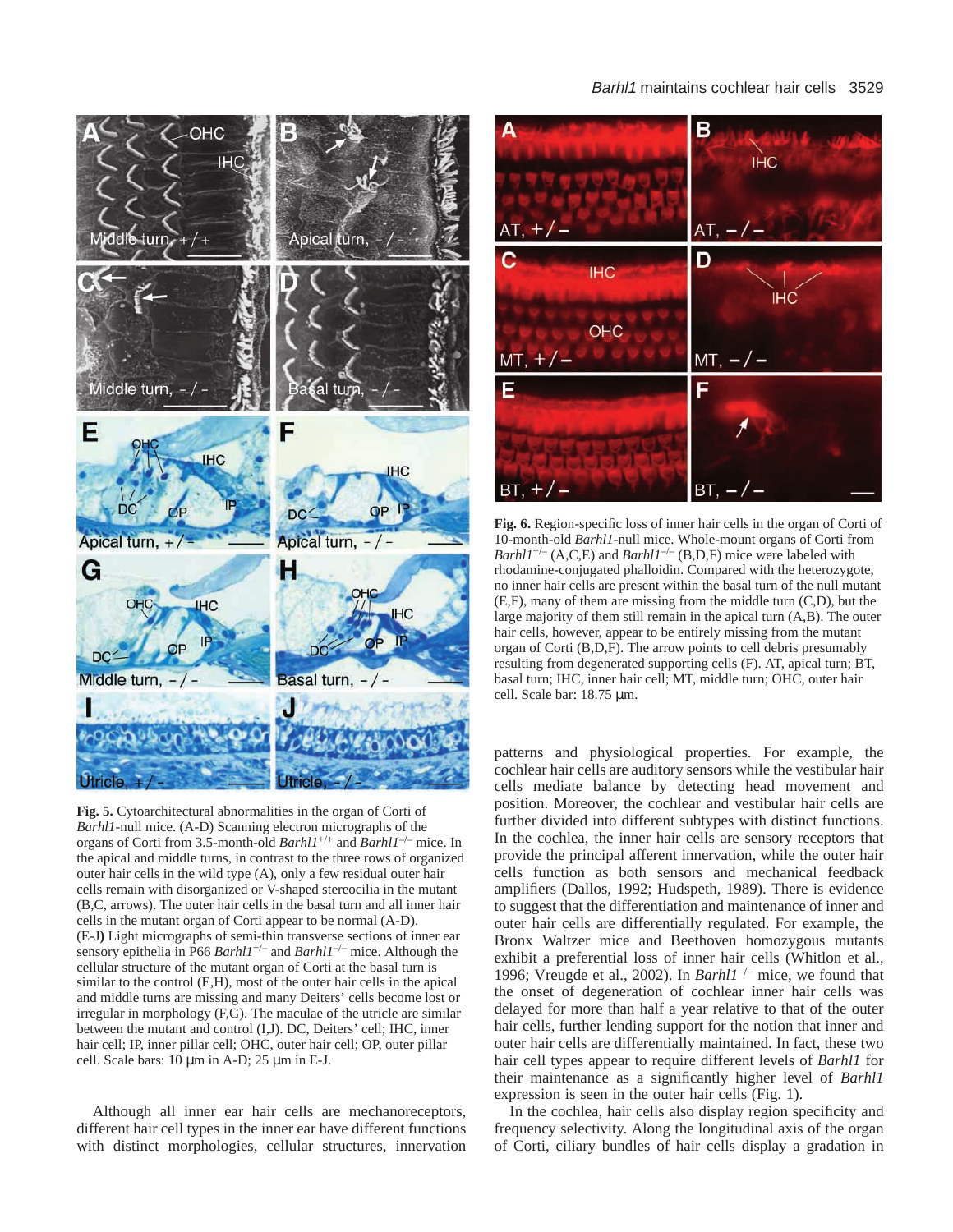

**Fig. 7.** Progressive loss of cochlear hair cells along the longitudinal axis of the *Barhl1<sup>-/-</sup>* organ of Corti. In the null mice, degeneration of cochlear hair cells follows two reciprocal longitudinal gradients – apical-to-basal for outer hair cells but basal-to-apical for inner hair cells. AVC, anterior vertical canal; Co, cochlea; HC, horizontal canal; IHC, inner hair cell; OHC, outer hair cell; PVC, posterior vertical canal; S, saccule; U, utricule.

length and their electrical properties also vary (Dallos, 1992; Hudspeth, 1989). Thus, there is an apical-to-basal gradient of sensitivity toward low to high frequencies of sound (Dallos, 1992; Hudspeth, 1989). Given these region-specific properties, the observed degeneration gradients of inner and outer hair cells in *Barhl1*–/– mice may simply manifest a differential requirement for *Barhl1* in different hair cells distributed along the longitudinal axis of the organ of Corti. Because the expression of *Barhl1* itself does not display a gradient in cochlear hair cells, it is possible that *Barhl1* may control the expression of a molecule(s) that is expressed in a gradient in cochlear hair cells and is required for their maintenance. It has recently been shown that there are indeed molecules whose expression exhibits gradients in cochlear hair cells. For example, both the potassium channel KCNQ4 and neurotrophin BDNF display developmental gradient expression patterns in cochlear hair cells along the longitudinal axis (Beisel et al., 2000; Farinas et al., 2001). KCNQ4, in particular, shows a basal-to-apical expression gradient in inner hair cells and an apical-to-basal expression gradient in outer hair cells (Beisel et al., 2000), corresponding to the two reciprocal degeneration gradients of inner and outer hair cells in the *Barhl1* null cochlea. However, mutations in the human *KCNQ4* gene often lead to a preferential high-frequency hearing loss, whereas *Barhl1<sup>-/-</sup>* mice exhibit a preferential lowfrequency hearing loss at early ages (Beisel et al., 2000; Kubisch et al., 1999; Marres et al., 1997; Talebizadeh et al., 1999) (Table 1).

# **Essential role for Barhl1 in the maintenance of cochlear hair cells**

In the developing mouse inner ear, *Barhl1* commences its expression in hair cells at E14.5, at least 2 days after the onset of hair cell production (Ruben, 1967). Thus, it is unlikely that *Barhl1* is involved in the initial specification and generation of inner ear hair cells. Using a series of hair cell markers, we have

demonstrated in *Barhl1*-null mice that this is indeed the case. First, all cochlear hair cells appear to be present in *Barhl1*-null mice at early postnatal stages, as revealed by β-galactosidase staining (Fig. 3F,J,N). Second, these hair cells in *Barhl1*-null mice can express several other maker molecules, including Math1, Brn3c, myosin VI and myosin VIIa (Fig. 3A-D and data not shown). Because in the inner ear, Brn3c and myosins VI and VIIa have been shown to be expressed only by differentiating and differentiated hair cells and not by their progenitors (Xiang et al., 1998), *lacZ*-positive cells in the cochlea of *Barhl1*-null mice must be able to differentiate in the absence of *Barhl1*. In fact, we observed by SEM and phalloidin labeling that both inner and outer hair cells in the null organ of Corti can undergo extensive differentiation to acquire ciliary bundles (Figs 4, 5, 6). The ensuing progressive loss of cochlear hair cells in *Barhl1*-null mice indicates a crucial role for *Barhl1* in the maintenance of these sensory cells. However, we cannot exclude the possibility that it may also have some limited role in their terminal differentiation.

Recent studies have identified Math1 and Brn3c as two positive transcriptional regulators that control the development of inner ear hair cells. The absence of *Math1* in mice causes a failure to generate both cochlear and vestibular hair cells and *Brn3c* deletion leads to the formation of immature hair cells (Bermingham et al., 1999; Erkman et al., 1996; Xiang et al., 1997; Xiang et al., 1998). Thus, the late onset of hair cell defects in the *Barhl1*–/– inner ear suggests that *Barhl1* is likely to act genetically downstream of *Math1* and *Brn3c* during inner ear development. Notably, *Brn3c* appears to be required primarily for the maintenance of newly generated hair cells, as *Brn3c*-null mice quickly lose the majority of their inner ear hair cells during late embryonic and perinatal stages (Erkman et al., 1996; Xiang et al., 1997; Xiang et al., 1998). Whereas in *Barhl1*-null mice, cochlear hair cells degenerate over a time course of many months, suggesting an essential role for *Barhl1* in the long-term survival of these cells. It is interesting to note that both *Barhl1* and its *Drosophila BarH* homologs play a functionally conserved role in sensorineural development (Higashijima et al., 1992a; Higashijima et al., 1992b; Kojima et al., 1991). However, *Barhl1* is primarily involved in the maintenance of sensory cells whereas *BarH* genes play a principal role at the stages of determination and differentiation in *Drosophila* (Higashijima et al., 1992a; Higashijima et al., 1992b; Kojima et al., 1991).

# **Barhl1-null mice as a unique deafness model**

Hearing impairments represent the most prevalent category of clinically important childhood sensory disorders, affecting approx. one in 1000 children (Brown and Steel, 1994; Steel, 1995; Steel and Kros, 2001). Although no human deafness locus has yet been mapped to the region of the *Barhl1* gene on chromosome 9q34 (Bulfone et al., 2000; Lander et al., 2001; Venter et al., 2001), our studies identify a candidate gene for human deafness disorders. While a number of deafness genes have been identified in the mouse and human in the past few years (Avraham, 1998; Fekete, 1999; Kelsell et al., 1997; Kubisch et al., 1999; Steel and Bussoli, 1999; Steel and Kros, 2001), *Barhl1*-null mice represent a new class of mouse models for non-syndromic, autosomal recessive forms of deafness, which are usually sensorineural and congenital (Brown and Steel, 1994; Fekete, 1999; Steel, 1995; Steel and Bussoli, 1999;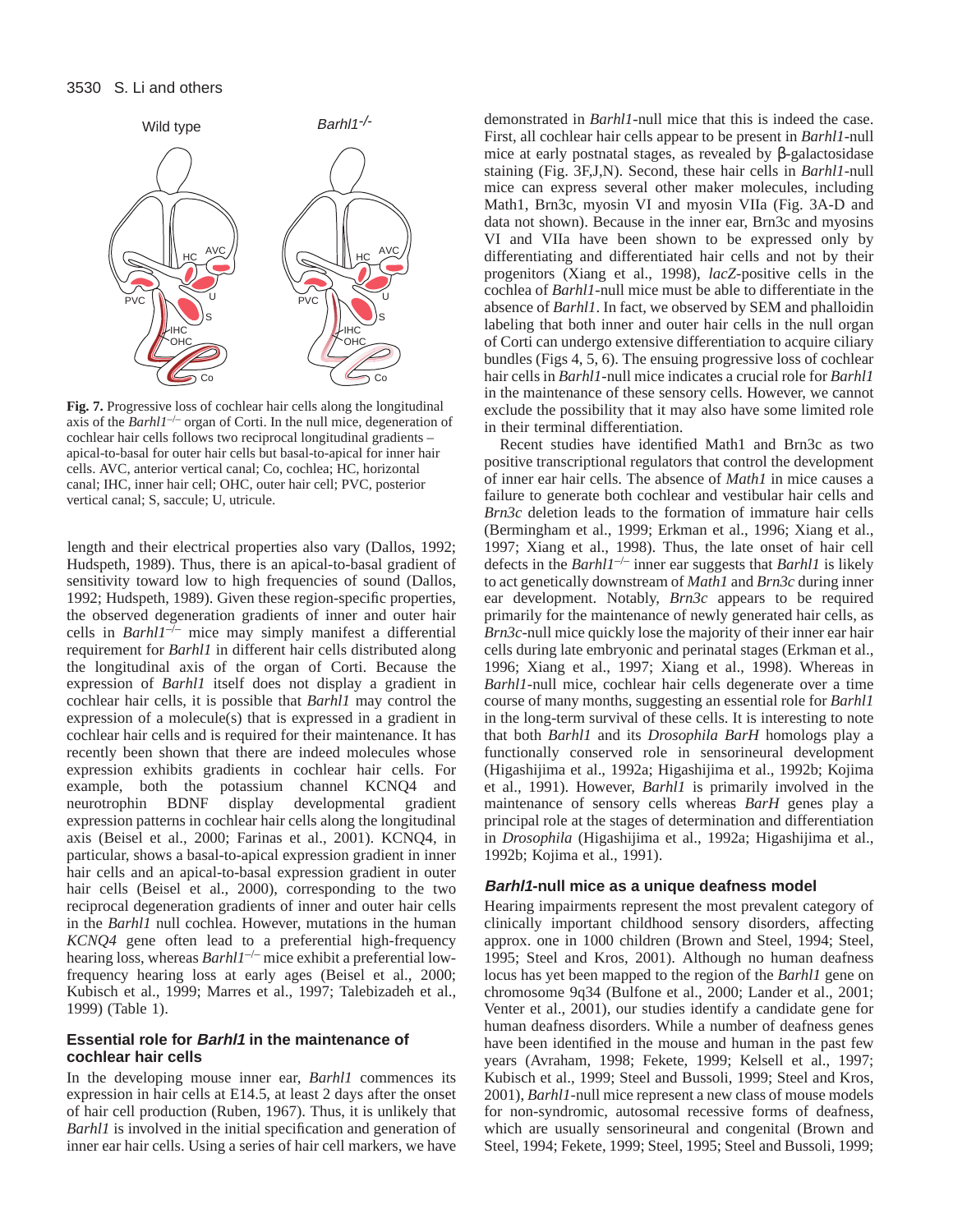Steel and Kros, 2001). Because *Barhl1*-null mice exhibit region-specific progressive loss of cochlear hair cells, they may also offer a novel model for studying mechanisms leading to the differential frequency hearing loss associated with some deafness disorders. For example, mutations in the *KCNQ4* gene often cause a preferential loss of high-frequency hearing in humans (Beisel et al., 2000; Kubisch et al., 1999; Marres et al., 1997; Talebizadeh et al., 1999). Similarly, the gene responsible for age-related hearing loss (*Ahl*) in C57BL/6J mice has a preferential effect on high-frequency hearing (Johnson et al., 1997; White et al., 2000).

As mammalian inner ear hair cells normally do not regenerate, sustained hearing may crucially depend on a mechanism of preventive maintenance and damage repair of cochlear hair cells. Such a mechanism may gradually fail with aging, as age-related deafness affects more than 60% of the population aged over 70 (Davis, 1989). The *Barhl1* mutant mice display unique features as a model for age-related progressive hearing loss, including late-onset and regionspecific degeneration. These characteristics may reflect a crucial requirement for *Barhl1* in the lifelong maintenance of cochlear hair cells. Conceivably, a molecular understanding of this requirement will provide significant insights into the pathology of age-related deafness.

We thank Mr Valentin Starovoytov and Ms Alison Wright for technical assistance with SEM and ABRs, respectively; Drs Jixiang Ding and Yu-Ting Yan for helpful discussions; and Drs Jeremy Nathans and Cory Abate-Shen for thoughtful comments on the manuscript. This work was supported in part by the National Institutes of Health (EY12020 and DC04594 to M. X., HL60212 and HD38766 to M. M. S., and DC00232 to D. K. R.) and Alexandrine and Alexander L. Sinsheimer Fund (M. X.).

## **REFERENCES**

- **Adam, J., Myat, A., le Roux, I., Eddison, M., Henrique, D., Ish-Horowicz, D. and Lewis, J.** (1998). Cell fate choices and the expression of Notch, Delta and Serrate homologues in the chick inner ear: parallels with *Drosophila* sense-organ development. *Development* **125**, 4645-4654.
- **Avraham, K. B.** (1998). Hear come more genes! *Nat. Med.* **4**, 1238-1239. **Avraham, K. B., Hasson, T., Steel, K. P., Kingsley, D. M., Russell, L. B., Mooseker, M. S., Copeland, N. G. and Jenkins, N. A.** (1995). The mouse Snell's waltzer deafness gene encodes an unconventional myosin required for structural integrity of inner ear hair cells. *Nat. Genet.* **11**, 369-375.
- **Beisel, K. W., Nelson, N. C., Delimont, D. C. and Fritzsch, B.** (2000). Longitudinal gradients of KCNQ4 expression in spiral ganglion and cochlear hair cells correlate with progressive hearing loss in DFNA2. *Mol. Brain Res.* **82**, 137-149.
- **Ben-Arie, N., Hassan, B. A., Bermingham, N. A., Malicki, D. M., Armstrong, D., Matzuk, M., Bellen, H. J. and Zoghbi, H. Y.** (2000). Functional conservation of atonal and Math1 in the CNS and PNS. *Development* **127**, 1039-1048.
- **Bermingham, N. A., Hassan, B. A., Price, S. D., Vollrath, M. A., Ben-Arie, N., Eatock, R. A., Bellen, H. J., Lysakowski, A. and Zoghbi, H. Y.** (1999). *Math1*: an essential gene for the generation of inner ear hair cells. *Science* **284**, 1837-1841.
- **Brown, S. D. and Steel, K. P.** (1994). Genetic deafness–progress with mouse models. *Hum. Mol. Genet.* **3**, 1453-1456.
- **Bulfone, A., Menguzzato, E., Broccoli, V., Marchitiello, A., Gattuso, C., Mariani, M., Consalez, G. G., Martinez, S., Ballabio, A. and Banfi, S.** (2000). *Barhl1*, a gene belonging to a new subfamily of mammalian homeobox genes, is expressed in migrating neurons of the CNS. *Hum. Mol. Genet.* **9**, 1443-1452.

**Dallos, P.** (1992). The active cochlea. *J. Neurosci.* **12**, 4575-4585.

**Davis, A. C.** (1989). The prevalence of hearing impairment and reported

hearing disability among adults in Great Britain. *Int. J. Epidemiol.* **18**, 911- 917.

- **Erkman, L., McEvilly, R. J., Luo, L., Ryan, A. K., Hooshmand, F., O'Connell, S. M., Keithley, E. M., Rapaport, D. H., Ryan, A. F. and Rosenfeld, M. G.** (1996). Role of transcription factors Brn-3.1 and Brn-3.2 in auditory and visual system development. *Nature* **381**, 603-606.
- **Farinas, I., Jones, K. R., Tessarollo, L., Vigers, A. J., Huang, E., Kirstein, M., de Caprona, D. C., Coppola, V., Backus, C., Reichardt, L. F. et al. (**2001). Spatial shaping of cochlear innervation by temporally regulated neurotrophin expression. *J. Neurosci.* **21**, 6170-6180.
- **Fekete, D. M.** (1996). Cell fate specification in the inner ear. *Curr. Opin. Neurobiol.* **6**, 533-541.
- **Fekete, D. M.** (1999). Development of the vertebrate ear: insights from knockouts and mutants. *Trends Neurosci.* **22**, 263-269.
- **Higashijima, S., Kojima, T., Michiue, T., Ishimaru, S., Emori, Y. and Saigo, K.** (1992a). Dual Bar homeo box genes of *Drosophila* required in two photoreceptor cells, R1 and R6, and primary pigment cells for normal eye development. *Genes Dev.* **6**, 50-60.
- **Higashijima, S., Michiue, T., Emori, Y. and Saigo, K.** (1992b). Subtype determination of *Drosophila* embryonic external sensory organs by redundant homeo box genes *BarH1* and *BarH2*. *Genes Dev.* **6**, 1005-1018. **Hudspeth, A. J.** (1989). How the ear's works work. *Nature* **341**, 397-404.
- **Johnson, K. R., Erway, L. C., Cook, S. A., Willott, J. F. and Zheng, Q. Y.** (1997). A major gene affecting age-related hearing loss in C57BL/6J mice. *Hear. Res.* **114**, 83-92.
- **Kelley, M. W., Xu, X. M., Wagner, M. A., Warchol, M. E. and Corwin, J. T.** (1993). The developing organ of Corti contains retinoic acid and forms supernumerary hair cells in response to exogenous retinoic acid in culture. *Development* **119**, 1041-1053.
- **Kelsell, D. P., Dunlop, J., Stevens, H. P., Lench, N. J., Liang, J. N., Parry, G., Mueller, R. F. and Leigh, I. M.** (1997). Connexin 26 mutations in hereditary non-syndromic sensorineural deafness. *Nature* **387**, 80-83.
- **Kojima, T., Ishimaru, S., Higashijima, S., Takayama, E., Akimaru, H., Sone, M., Emori, Y. and Saigo, K.** (1991). Identification of a different-type homeobox gene, *BarH1*, possibly causing Bar (B) and Om(1D) mutations in *Drosophila*. *Proc. Natl. Acad. Sci. USA* **88**, 4343-4347.
- **Kubisch, C., Schroeder, B. C., Friedrich, T., Lutjohann, B., El-Amraoui, A., Marlin, S., Petit, C. and Jentsch, T. J.** (1999). KCNQ4, a novel potassium channel expressed in sensory outer hair cells, is mutated in dominant deafness. *Cell* **96**, 437-446.
- **Lander, E. S., Linton, L. M., Birren, B., Nusbaum, C., Zody, M. C., Baldwin, J., Devon, K., Dewar, K., Doyle, M., FitzHugh, W. et al. (**2001). Initial sequencing and analysis of the human genome. *Nature* **409**, 860-921.
- **Lanford, P. J., Lan, Y., Jiang, R., Lindsell, C., Weinmaster, G., Gridley, T. and Kelley, M. W.** (1999). Notch signalling pathway mediates hair cell development in mammalian cochlea. *Nat. Genet.* **21**, 289-292.
- **Marres, H., van Ewijk, M., Huygen, P., Kunst, H., van Camp, G., Coucke, P., Willems, P. and Cremers, C.** (1997). Inherited nonsyndromic hearing loss. An audiovestibular study in a large family with autosomal dominant progressive hearing loss related to DFNA2. *Arch. Otolaryngol. Head Neck Surg*. **123**, 573-577.
- **O'Malley, B. W., Jr, Li, D. and Turner, D. S.** (1995). Hearing loss and cochlear abnormalities in the congenital hypothyroid (hyt/hyt) mouse. *Hear. Res*. **88**, 181-189.
- Partanen, J., Schwartz, L. and Rossant, J. (1998). Opposite phenotypes of hypomorphic and Y766 phosphorylation site mutations reveal a function for Fgfr1 in anteroposterior patterning of mouse embryos. *Genes Dev.* **12**, 2332- 2344.
- **Ruben, R. T.** (1967). Development of the inner ear of the mouse: a radioautographic study of terminal mitoses. *Acta Otolaryngol.* **220 Suppl.**, 4-44.
- **Sciavolino, P. J., Abrams, E. W., Yang, L., Austenberg, L. P., Shen, M. M. and Abate-Shen, C.** (1997). Tissue-specific expression of murine Nkx3.1 in the male urogenital system. *Dev. Dyn.* **209**, 127-138.
- **Shalaby, F., Rossant, J., Yamaguchi, T. P., Gertsenstein, M., Wu, X. F., Breitman, M. L. and Schuh, A. C.** (1995). Failure of blood-island formation and vasculogenesis in Flk-1-deficient mice. *Nature* **376**, 62-66.
- **Steel, K. P.** (1995). Inherited hearing defects in mice. *Annu. Rev. Genet.* **29**, 675-701.
- **Steel, K. P. and Bussoli, T. J.** (1999). Deafness genes: expressions of surprise. *Trends Genet.* **15**, 207-211.
- Steel, K. P. and Kros, C. J. (2001). A genetic approach to understanding auditory function. *Nat. Genet.* **27**, 143-149.
- **Talebizadeh, Z., Kelley, P. M., Askew, J. W., Beisel, K. W. and Smith, S.**